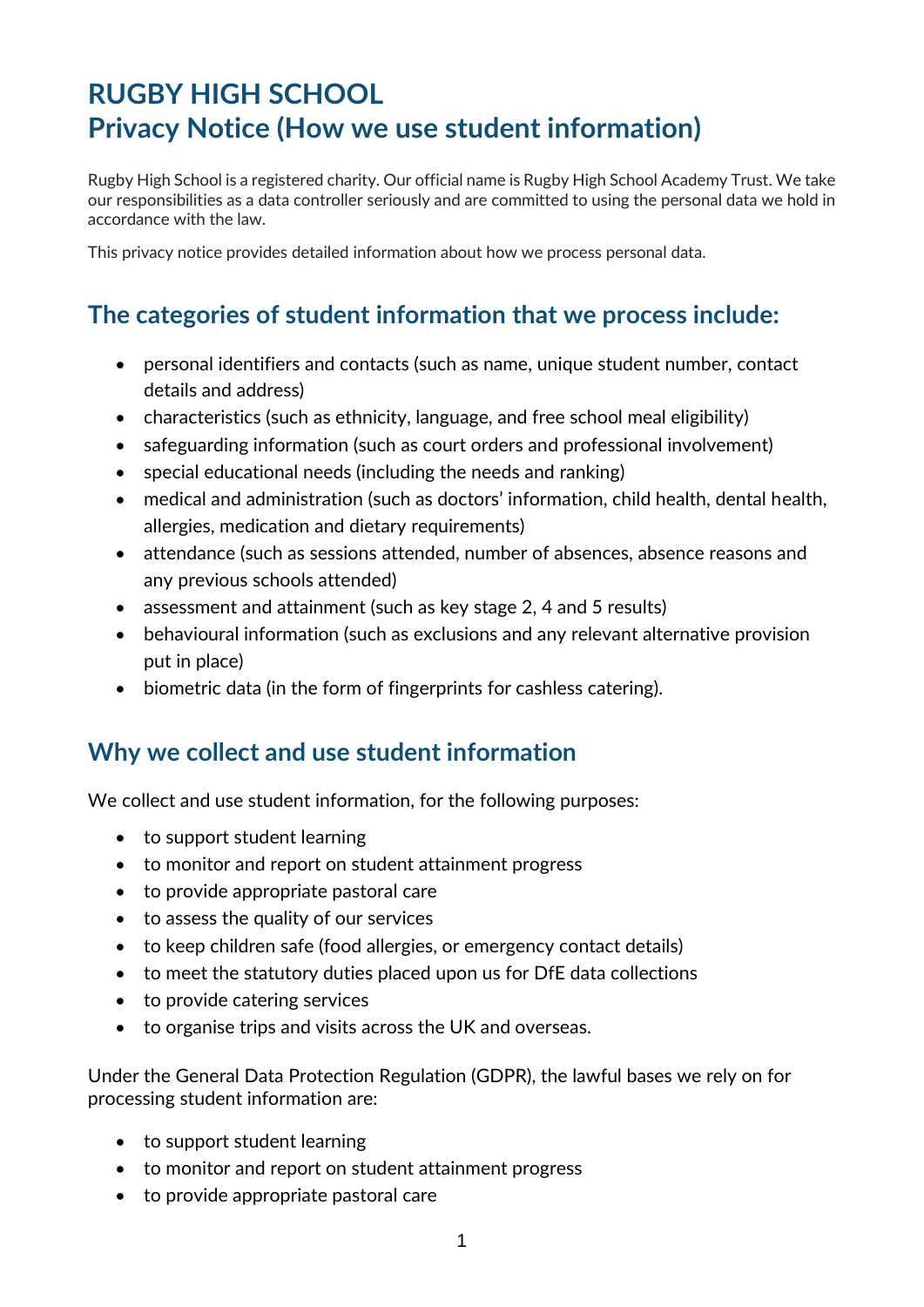- to assess the quality of our services
- to keep children safe (food allergies, or emergency contact details)
- to meet the statutory duties placed upon us for DfE data collections.

in accordance with the legal basis of public task and

- to provide catering services
- to organise trips and visits across the UK and overseas

in accordance with consent.

In addition, concerning any special category data we also rely on the legal basis of the student's vital interests and public interest in the form of aggregate data.

## **How we collect student information**

We collect student information via registration forms at the start of the school year or Common Transfer File (CTF) or secure file transfer from previous school.

Student data is essential for the school's operational use. Whilst the majority of student information you provide to us is mandatory, some of it requested on a voluntary basis. In order to comply with the data protection legislation, we will inform you at the point of collection, whether you are required to provide certain student information to us or if you have a choice in this.

#### **How we store student data**

We hold student data securely on servers held in school and as paper records held in secure cabinets. In addition, data is held by three external providers:

Parentmail provide support for our parent communication and payment arrangements and the data they retain is kept on servers in encrypted form. Further information about how Parentmail comply with the Data Protection Act can be found via this link: [https://www.parentmail.co.uk/gdpr.](https://www.parentmail.co.uk/gdpr)

MyConcern provides a secure repository for the recording of incidents in school. Further information on their compliance can be found at [https://www.myconcern.co.uk/gdpr](https://www.myconcern.co.uk/gdpr-compliance/)[compliance/](https://www.myconcern.co.uk/gdpr-compliance/)

SISRA provides the school with the ability to track and analyse student achievement data. Further information on their compliance can be found at [https://www.sisra.com/data](https://www.sisra.com/data-security/)[security/#](https://www.sisra.com/data-security/)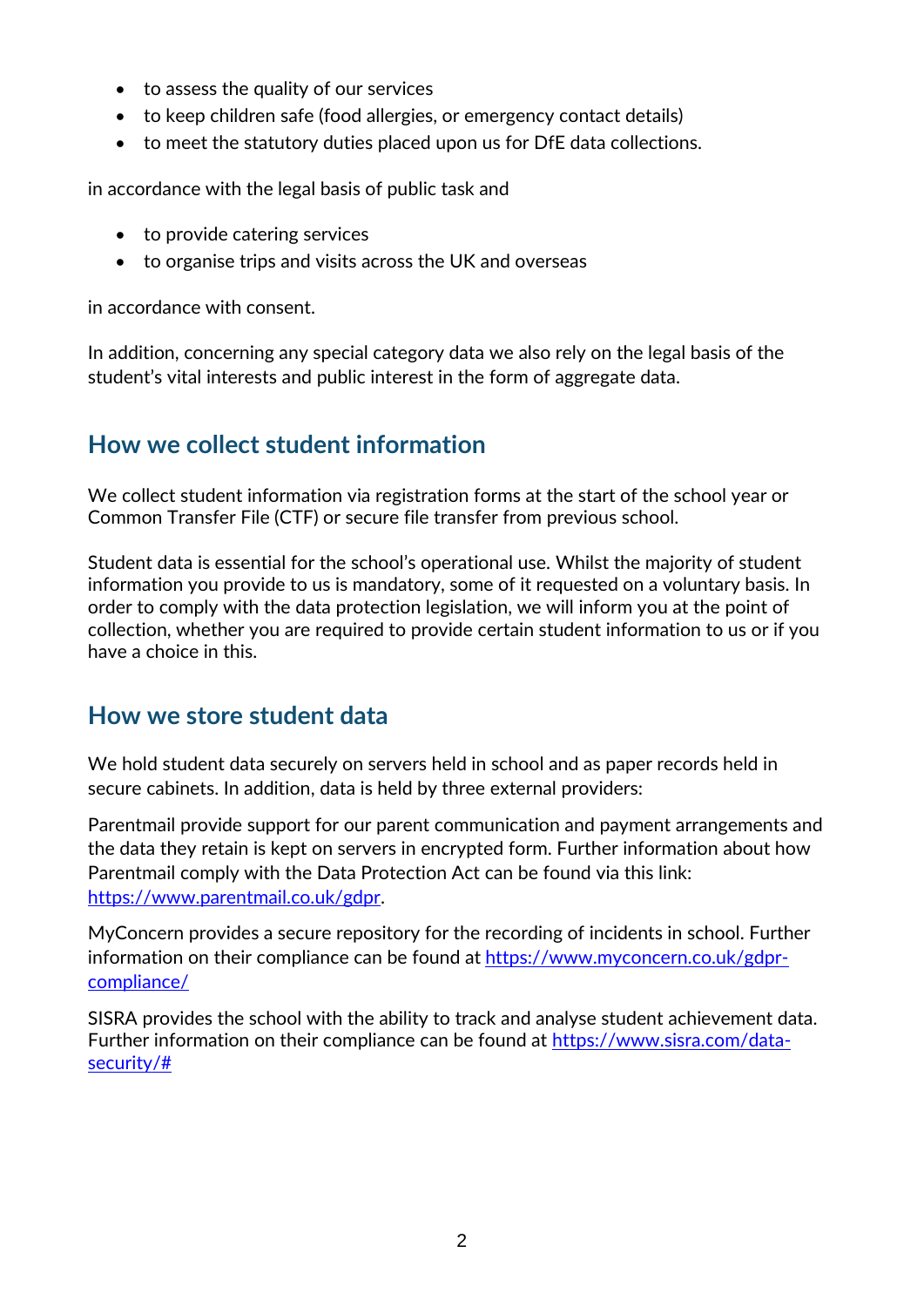#### **Who we share student information with**

We routinely share student information with:

- Our local authority (e.g. admissions)
- The Department for Education (e.g. attainment)
- The pupil's family and representatives (e.g. attendance)
- Educators and examining bodies
- Our regulators Ofsted, DFE and the ESFA (e.g. pupil data)
- Suppliers and service providers (e.g. careers advisers)
- Central and local government (e.g. attainment)
- Health authorities (e.g. immunisations)
- Health and social welfare organisations (e.g. social services)
- Professional advisers, bodies and consultants (e.g. Educational psychologist)
- Police forces, courts, tribunals (in relation to safeguarding)
- Collaborating schools for moderating purposes.

# **Why we regularly share student information**

We do not share information about our students with anyone without consent unless the law and our policies allow us to do so.

# **Department for Education**

The Department for Education (DfE) collects personal data from educational settings and local authorities via various statutory data collections. We are required to share information about our students with the Department for Education (DfE) either directly or via our local authority for the purpose of those data collections, under regulation 5 of The Education (Information About Individual Students) (England) Regulations 2013.

All data is transferred securely and held by DfE under a combination of software and hardware controls, which meet the current [government security policy framework.](https://www.gov.uk/government/publications/security-policy-framework)

#### **Requesting access to your personal data**

Under data protection legislation, parents and students have the right to request access to information about them that we hold. To make a request for your personal information, or be given access to your child's educational record, contact the Clerk to the Governors by email on [gdpr@rugbyhighschool.co.uk](mailto:gdpr@rugbyhighschool.co.uk) by telephone on 01788 810518; or, by post at Rugby High School, Longrood Road, Rugby CV22 7RE.